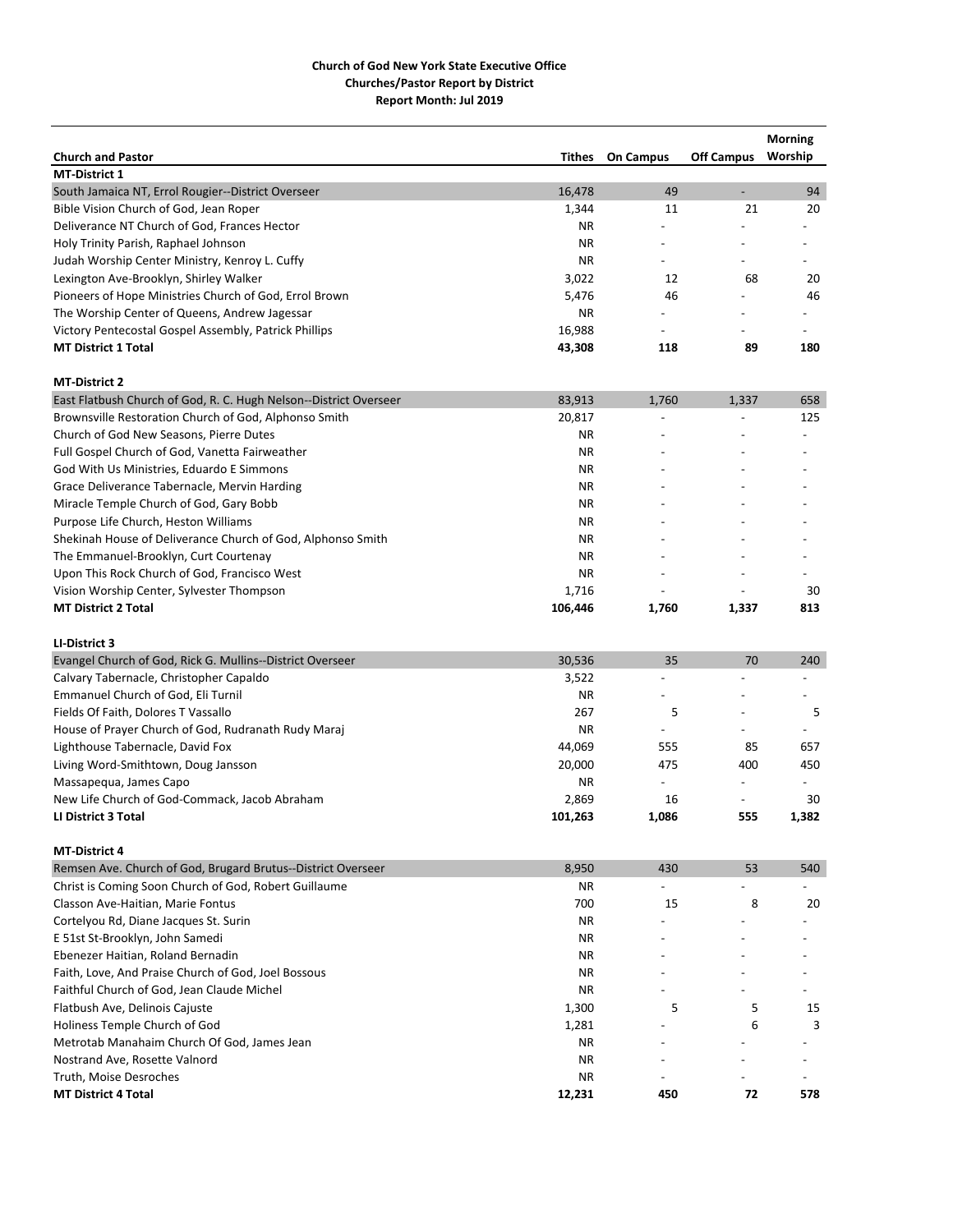| <b>Church and Pastor</b>                                             | Tithes    | <b>On Campus</b>         | <b>Off Campus</b> | <b>Morning</b><br>Worship |
|----------------------------------------------------------------------|-----------|--------------------------|-------------------|---------------------------|
| <b>MT-District 5</b>                                                 |           |                          |                   |                           |
| Manhattan Church of God, Emmanuel Denis--District Overseer           | 4,871     | 12                       | 10                | 49                        |
| Huntington Haitian, Georges Franck                                   | 7,528     |                          |                   | 120                       |
| Manhattan-Uppertown, Jean Milou Octelene                             | <b>NR</b> | $\overline{a}$           |                   | $\overline{a}$            |
| Mount Vernon - Haitian, Jean Carlos Charles                          | ΝR        | $\overline{a}$           | $\overline{a}$    | $\overline{\phantom{a}}$  |
| New Rochelle Haitian, Joanes Rousseau                                | 5,915     | 35                       | 19                | 80                        |
| Yonkers-Haitian, Manfred Jean-Louis                                  |           |                          |                   |                           |
| <b>MT District 5 Total</b>                                           | 18,314    | 47                       | 29                | 249                       |
| <b>MT-District 6</b>                                                 |           |                          |                   |                           |
| Spring Valley, Edner B Ligonde--District Overseer                    | 14,000    | 50                       | 30                | 158                       |
| Seed Church Of God, Hermann Michel                                   | ΝR        | $\overline{a}$           | $\overline{a}$    | $\overline{\phantom{a}}$  |
| Trinity Church of God, Guisley Noisin                                | <b>NR</b> |                          |                   |                           |
| <b>MT District 6 Total</b>                                           | 14,000    | 50                       | 30                | 158                       |
| <b>MT-District 7</b>                                                 |           |                          |                   |                           |
| Francis L Blvd-Haitian, Emmanuel Blanchard--District Overseer        | 13,897    | 210                      | 190               | 315                       |
| Cambria Heights-Haitian, Pierre Joseph                               | 8,743     | $\overline{a}$           |                   |                           |
| Clarkson Ave, Clarens Lapointe                                       | 1,977     | 29                       | 10                | 35                        |
| Corner Stone Church of God, Edvard Esteve                            | 3,170     | $\overline{a}$           |                   | $\overline{\phantom{a}}$  |
| Elise Evangelique Salem, Enid St. Louis                              | ΝR        | $\overline{\phantom{a}}$ | $\overline{a}$    |                           |
| <b>MT District 7 Total</b>                                           | 27,787    | 239                      | 200               | 350                       |
| <b>MT-District 8</b>                                                 |           |                          |                   |                           |
| Ebenezer Full Gospel Church of God, Kurian George--District Overseer | <b>NR</b> |                          |                   |                           |
| Bethel Church of God India, C D Georgekutty                          | 2,100     | $\overline{a}$           | $\overline{a}$    | 54                        |
| Bronx-India, Thankachan Thomas                                       | <b>NR</b> |                          |                   |                           |
| Emmanuel Pentecostal, Finney Thomas                                  | <b>NR</b> |                          |                   |                           |
| Faith Tabernacle-India, Thomas V Zacharia                            | <b>NR</b> |                          |                   |                           |
| First Church of God, Cecil Mathew                                    | <b>NR</b> |                          |                   |                           |
| Mount Zion Church of God, Biju Thomas                                | <b>NR</b> |                          |                   |                           |
| Queens-India, Benjamin Thomas                                        | <b>NR</b> |                          |                   |                           |
| Shalem Church of God, Sabu George                                    | <b>NR</b> |                          |                   |                           |
| Yonkers Church of God, Kurian Moses                                  | <b>NR</b> |                          |                   |                           |
| <b>MT District 8 Total</b>                                           | 2,100     |                          |                   | 54                        |
| <b>MT-District 9</b>                                                 |           |                          |                   |                           |
| Flushing, Luke Liu                                                   | <b>NR</b> |                          |                   |                           |
| International Bethel Church of God, Roy Suwuh                        | ΝR        |                          |                   |                           |
| <b>MT-District 9 Total</b>                                           |           |                          |                   |                           |
| LI-District 10                                                       |           |                          |                   |                           |
| Abundant Life-Holbrook, Gregory Wilk--District Overseer              | 22,290    | 85                       | $\sim$            | 309                       |
| Faith Tabernacle, James Graziano                                     | 15,000    | 205                      | 150               | 400                       |
| Harvest Tabernacle Church of God, James R Pendleton                  | NR        |                          |                   |                           |
| Ministerio Casa de Adoracion, Sergio Salazar                         | 1,420     | $\overline{a}$           | 5                 | 40                        |
| Victory-East Patchogue, Anthony Seaton                               | 10,442    | 40                       |                   | 64                        |
| World Outreach, Dennis Evensen                                       | 7,764     | 30                       | 20                | 75                        |
| LI District 10 Total                                                 | 56,916    | 360                      | 175               | 888                       |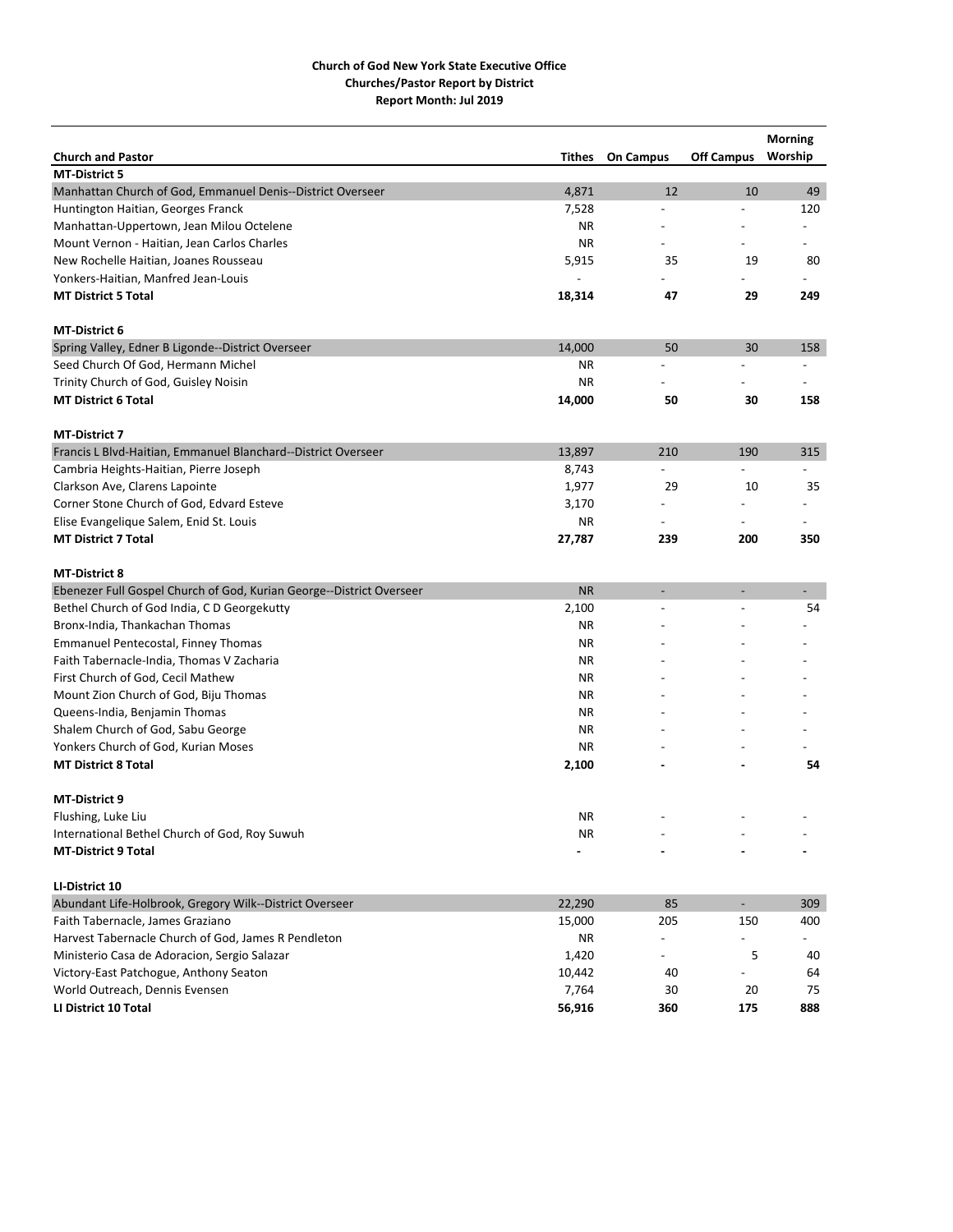|                                                                          |                          |                          |                          | <b>Morning</b>           |
|--------------------------------------------------------------------------|--------------------------|--------------------------|--------------------------|--------------------------|
| <b>Church and Pastor</b>                                                 | Tithes                   | <b>On Campus</b>         | <b>Off Campus</b>        | Worship                  |
| <b>MT-District 11</b>                                                    |                          |                          |                          |                          |
| Mount Vernon, Clifford Thompson--District Overseer                       | 47,021                   | 324                      | $\overline{\phantom{0}}$ | 303                      |
| Elim Church of God, Marcia Pauline Pennicott                             | 7,335                    | 20<br>$\overline{a}$     | 4                        | 160                      |
| Faith Church of God-West Park, Max R. Faricloth                          | <b>NR</b>                |                          |                          |                          |
| Fulton Avenue Church of God, George Hall                                 | ΝR                       |                          |                          |                          |
| Solid Rock COG, Thomas Stimpson                                          | <b>NR</b>                | $\overline{a}$           |                          |                          |
| Spring Valley NT Church of God, Brenda McCrea-Compass                    | 1,559                    | 4                        |                          | 76                       |
| Tabernacle Church of God, Egdal Henri-Mundle                             | 5,428                    | 34                       | 2                        | 48                       |
| The First Haitian Church of God, Paul Laplante                           | 3,600                    |                          |                          |                          |
| The Gathering International Ministries, Lezmine Hawthorne                | <b>NR</b>                |                          |                          |                          |
| The United Church of God, Margaret Forrester                             | <b>NR</b>                |                          |                          |                          |
| Victory! Walden                                                          | 2,050                    |                          |                          |                          |
| <b>MT District 11 Total</b>                                              | 66,994                   | 382                      | 6                        | 587                      |
| <b>MT-District 12</b>                                                    |                          |                          |                          |                          |
| New York-Bethzatha, David Kim                                            | <b>NR</b>                |                          |                          |                          |
| Dae Myung, Yoon Yong-Duk                                                 | ΝR                       |                          |                          |                          |
| Jusim Korean, Yong Kun Yun                                               | <b>NR</b>                |                          |                          |                          |
| <b>MT District 12 Total</b>                                              |                          |                          |                          |                          |
| <b>UP-District 14</b>                                                    |                          |                          |                          |                          |
| Living Waters, Victoria Fisher                                           | 9,318                    | ۰                        |                          |                          |
| Albany - Praise Tabernacle, Larry Dudley                                 |                          |                          |                          |                          |
| Damascus Church of God, David Colon                                      |                          |                          |                          |                          |
| Healing Waters Church of God, Kermit Lavigne                             |                          |                          |                          |                          |
| Peru Church of God, Daniel Elder                                         |                          |                          |                          |                          |
| <b>UP District 14 Total</b>                                              | 9,318                    |                          |                          |                          |
|                                                                          |                          |                          |                          |                          |
| <b>UP-District 15</b>                                                    |                          |                          |                          |                          |
| New Beginning Church of God, Althea Baines-Asst to Bishop                | 10,544                   | 504                      | 489                      | 161                      |
| Arcade                                                                   |                          |                          |                          |                          |
| Buffalo-Emmanuel Temple, Jason Whitaker                                  | 2,476                    |                          |                          |                          |
| Greater Niagara Falls, Joseph Whitman                                    | ΝR                       | $\overline{\phantom{0}}$ | $\overline{\phantom{0}}$ | $\overline{\phantom{a}}$ |
| Healing Word Ministries, Leecroft Clarke                                 | 2,696                    | 108                      | 100                      | 51                       |
| <b>UP District 15 Total</b>                                              | 15,716                   | 612                      | 589                      | 212                      |
| <b>UP-District 16</b>                                                    |                          |                          |                          |                          |
| Restoration-Rochester, Lee Thomas McCloud--District Overseer             | 3,978                    |                          |                          |                          |
| Higher Heights, Cleveland Southern                                       | ΝR                       |                          | $\overline{\phantom{0}}$ | $\overline{\phantom{a}}$ |
| Miracle Outreach, Mary L Robinson                                        | $\overline{\phantom{a}}$ |                          | 25                       | $\overline{\phantom{a}}$ |
| New Covenant Church of God Ministries, Woodrow Wilson                    | 5,207                    | 60                       | 45                       | 60                       |
| <b>UP District 16 Total</b>                                              | 9,185                    | 60                       | 70                       | 60                       |
| <b>UP-District 17</b>                                                    |                          |                          |                          |                          |
| Flint Creek, Russell Willemsen--District Overseer                        | 1,872                    | 5                        |                          | 20                       |
| Auburn, Frederick J Colombo                                              | 3,800                    | 24                       |                          | 42                       |
| House of Refuge-Iglesia De Dios Casa De Refugio, Alfredo Resendiz-Pineda |                          |                          |                          |                          |
| House of Restoration, Pedro Gomez                                        |                          |                          |                          |                          |
| Newark, Jamie Riviera                                                    |                          |                          |                          |                          |
| <b>UP District 17 Total</b>                                              | 5,672                    | 29                       |                          | 62                       |
|                                                                          |                          |                          |                          |                          |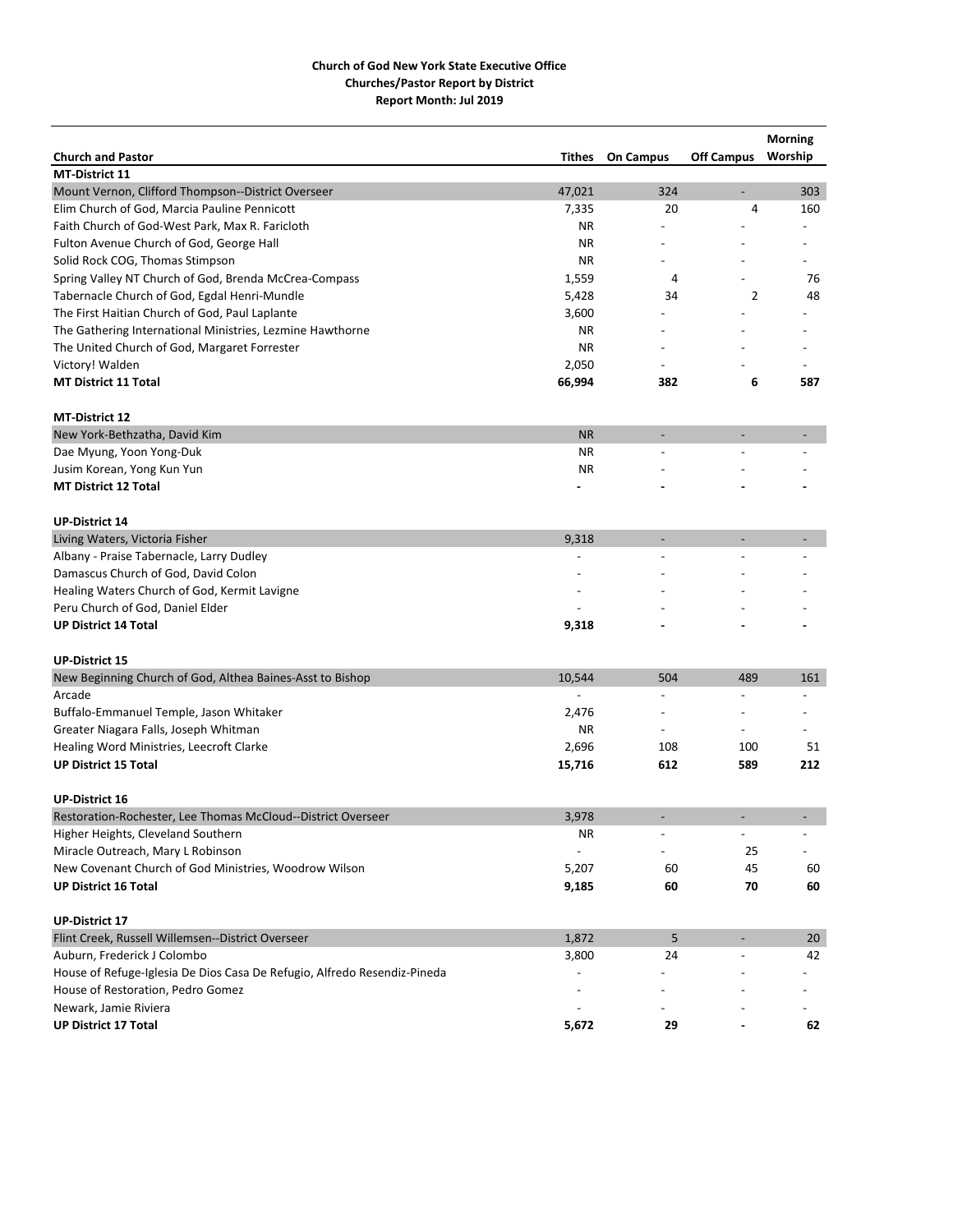|                                                           |                |                          |                              | <b>Morning</b>           |
|-----------------------------------------------------------|----------------|--------------------------|------------------------------|--------------------------|
| <b>Church and Pastor</b>                                  | <b>Tithes</b>  | <b>On Campus</b>         | <b>Off Campus</b>            | Worship                  |
| <b>UP-District 19</b>                                     |                |                          |                              |                          |
| Mexico Lighthouse, Ronald Lee Russell                     | 12,500         | $\overline{\phantom{a}}$ |                              | 140                      |
| Church of God Soldiers of Jesus Christ, Carlos Mercado    |                |                          |                              |                          |
| North Syracuse, Valetta Fortino                           |                |                          |                              |                          |
| Relevant Church of God, Carlos Mercado                    |                |                          |                              |                          |
| <b>UP District 19 Total</b>                               | 12,500         |                          |                              | 140                      |
| <b>MT-District 20</b>                                     |                |                          |                              |                          |
| Bronxwood International,                                  | 68,497         | 369                      | $\qquad \qquad \blacksquare$ | 424                      |
| Greater Deliverance COG, Gaylord Pennicott                | 3,065          |                          |                              |                          |
| Highest Praise Church of God, Lennie Garfield Pennicott   | 5,970          | 33                       | 28                           | 75                       |
| New Life Church of God, Judith Joseph                     | ΝR             |                          |                              |                          |
| New Testament Temple Seymour Avenue, Paul A. Peart        | 38,008         | 70                       |                              | 350                      |
| Woodycrest, Julian Stephenson                             | 8,124          | 45                       | 15                           | 51                       |
| <b>MT District 20 Total</b>                               | 123,665        | 517                      | 43                           | 900                      |
| <b>MT-District 21</b>                                     |                |                          |                              |                          |
| New Rochelle, Raphael Gibbs--District Overseer            | 13,252         | 49                       | 25                           | 86                       |
| Crotona Ave, Winston E. Hill                              |                |                          |                              | $\overline{a}$           |
| Nazarene Deliverance Ministries, Peggylin Davis           |                |                          |                              |                          |
| Vibrant Faith Church of God, Allan Robinson               |                |                          |                              |                          |
| <b>MT District 21 Total</b>                               | 13,252         | 49                       | 25                           | 86                       |
|                                                           |                |                          |                              |                          |
| LI-District 23                                            |                |                          |                              |                          |
| Tabernacle of Praise Church of God, Jethro Alexis         | <b>NR</b>      |                          |                              |                          |
| Good Seed Church of God, Fritz Jacques                    | ΝR             | $\overline{a}$           |                              |                          |
| Abundant Harvest Church of God, Daniel Rivette            | ΝR             |                          |                              |                          |
| Middle Island Church of God, Machado N. Edmond            | ΝR             |                          |                              |                          |
| LI District 23 Total                                      |                |                          |                              |                          |
| LI-District 24                                            |                |                          |                              |                          |
| True Life Church of God, Hixford Allen--District Overseer | 17,326         | 32                       | $\overline{\phantom{0}}$     | 98                       |
| Berea New Testament, Isaac McIntosh                       | 1,819          | 12                       | 12                           | 12                       |
| Dunamis New Testament Church of God, Neil Clarke          | 11,292         |                          |                              | 71                       |
| New Life Worship Center Church of God, Raymond L. Rose    | $\overline{a}$ |                          |                              |                          |
| Prayer Of Jabez, Janet Matthews                           |                |                          |                              |                          |
| Rehoboth House of Praise, Junior Rhodes                   | 28,973         | 38                       |                              | 179                      |
| Showers of Blessing Church of God, Noel Henry             | <b>NR</b>      |                          |                              | $\overline{\phantom{a}}$ |
| Upper Room Assembly, Jean Maurice                         | 6,405          | 35                       | 15                           | 65                       |
| LI District 24 Total                                      | 65,816         | 117                      | 27                           | 425                      |
| <b>MT-District 25</b>                                     |                |                          |                              |                          |
| Eastchester Church of God, Devon Dixon--District Overseer | 38,747         | $\blacksquare$           | $\overline{\phantom{a}}$     | 168                      |
| Cathedral of Life Church of God, Blanca Giron             | ΝR             |                          |                              |                          |
| Living Hope-Bronx, Astley Byron Meeks                     | 10,070         | 80                       | 30                           | 90                       |
| New York-5th Ave, Devon Daniel                            | 904            |                          | 22                           | 26                       |
| Restoration Church of God, Maureen Palmer                 | ΝR             | $\overline{\phantom{a}}$ |                              |                          |
| The Believers, Norman Wisdom                              | 7,862          |                          |                              | 62                       |
| <b>MT District 25 Total</b>                               | 57,583         | 80                       | 52                           | 346                      |
| <b>MT-District 26</b>                                     |                |                          |                              |                          |
| Brooklyn Cathedral of Praise, Aubrey Brown                | 19,602         | ÷.                       | $\blacksquare$               | 76                       |
| Church Ave, Eric Joseph                                   | 10,246         | 60                       | 20                           | 74                       |
| Classon Ave, Urlin Grey                                   | 10,972         | 54                       | 20                           | 90                       |
| Faith Church of God Ministries - Brooklyn, Michael Grant  | 7,716          | 20                       | 45                           | 61                       |
| Rhema,                                                    | 5,820          |                          |                              | $\overline{\phantom{a}}$ |
| <b>MT District 26 Total</b>                               | 54,355         | 134                      | 85                           | 301                      |